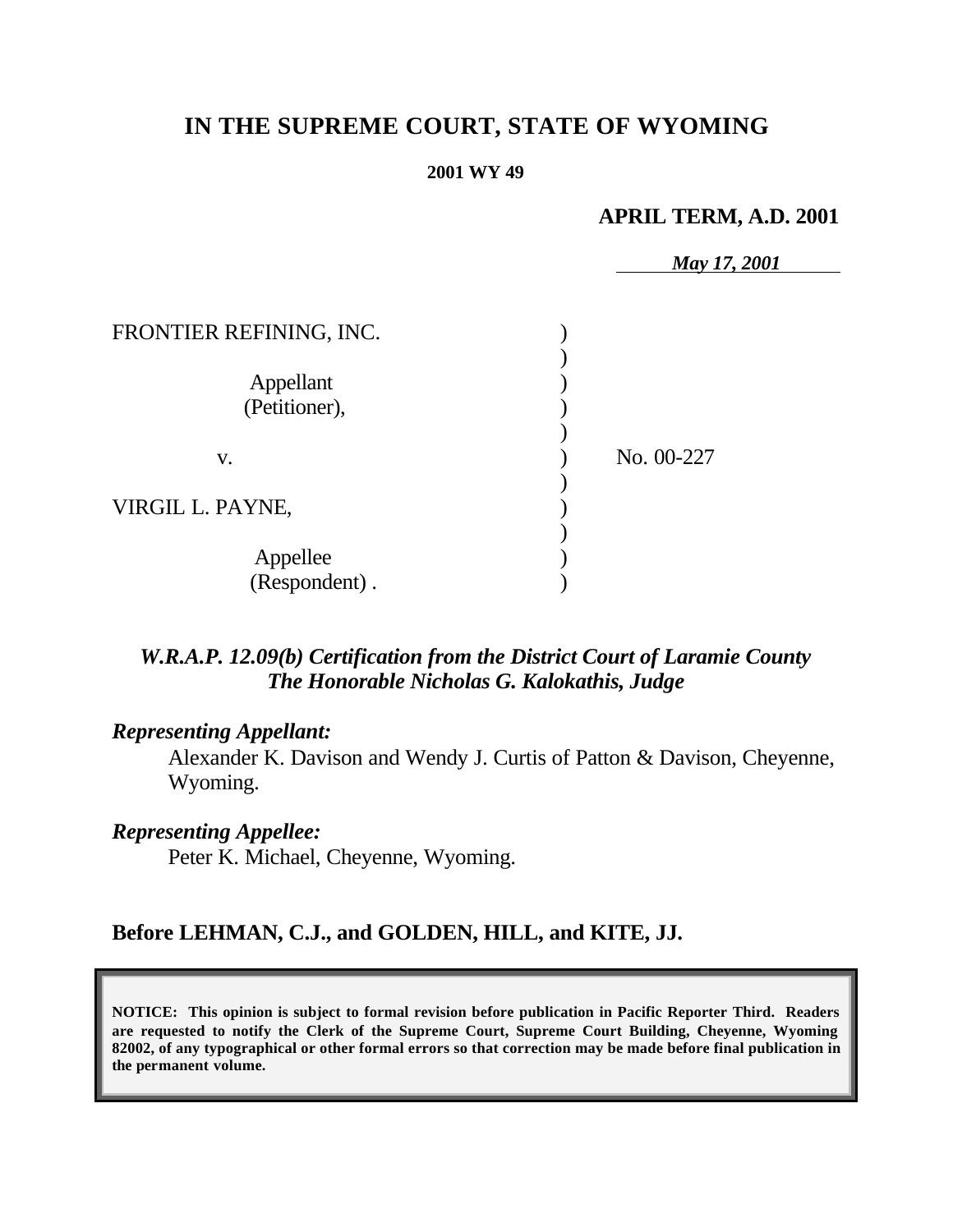**GOLDEN**, Justice.

[¶1] Appellant Frontier Refinery, Inc. (Frontier) challenges a hearing examiner's award of worker compensation benefits to its employee, Virgil L. Payne (Payne), claiming that the evidence did not satisfy the proper burden of proof. We affirm the order granting benefits.

### **ISSUES**

[¶2] Frontier presents these issues for our review:

1. Is the Office's decision that appellee's injury is compensable in accordance with Wyoming law governing pre-existing conditions.

2. Is there substantial evidence in the record to support the Office's finding that appellee met the burden of proof required for pre-existing conditions?

Appellee Payne believes that the sole issue is:

Whether substantial evidence supported the hearing examiner's decision that Mr. Payne's work caused him to suffer a material aggravation of his carpal tunnel syndrome that led to surgery and temporary total disability.

### **FACTS**

[¶3] The parties agree that Payne suffers from carpal tunnel syndrome (CTS) in his right wrist and that this condition arose over a long period of time. Payne was diagnosed with this condition on November 24, 1995, by Reed Shafer, M.D., a Cheyenne neurologist. Payne reported the diagnosis as a work-related injury to his employer, Frontier, and, after surgery, applied for temporary total disability. The Division granted benefits; however, Frontier objected and, after a hearing, benefits were denied for failure to timely file an injury report. This Court reversed that denial and remanded for a hearing. *Payne v. Frontier Refining, Inc.,* 993 P.2d 313 (Wyo. 1999).

[¶4] At the hearing, Payne presented evidence pursuant to Wyo. Stat. Ann. § 27-14-603(a) (Lexis 1999) that his CTS was a compensable injury occurring over a substantial period of time. Alternatively, he claimed that if his CTS was not caused by his employment, it was compensable because his work aggravates the pre-existing condition. Payne presented expert testimony from his surgeon and an orthopedic specialist. Frontier provided expert testimony by an osteopathic physician, who specializes in the area of occupational medicine. The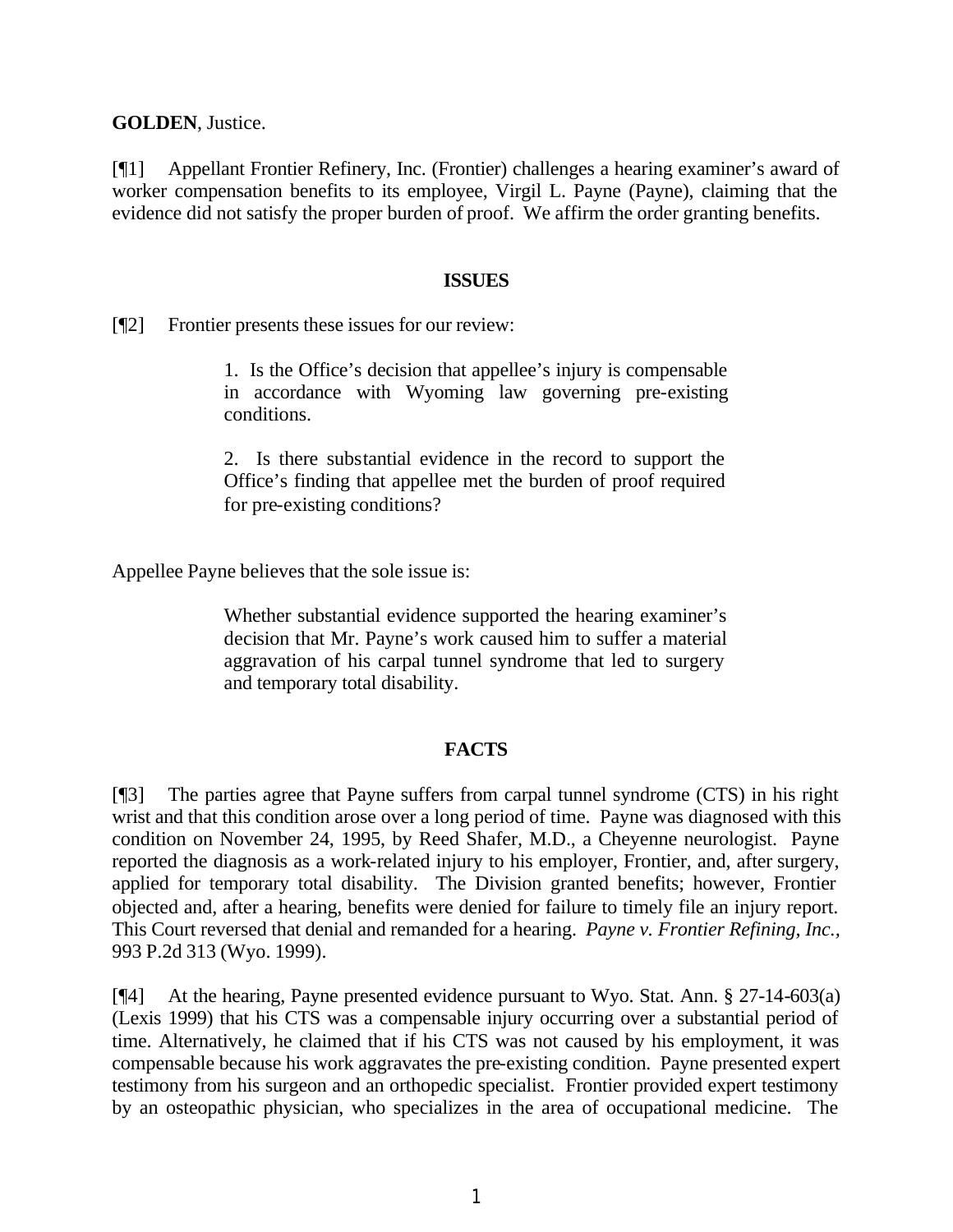hearing examiner determined that Payne's CTS is not work-related and is a pre-existing condition that his work aggravated, accelerated, or combined with his CTS to produce a compensable injury. Benefits were granted to cover surgery, medical treatment, and temporary total disability. Frontier appealed, and the district court certified the case to this Court pursuant to W.R.A.P. 12.09.

#### **STANDARD OF REVIEW**

[¶5] Judicial review of agency action is governed by Wyo. Stat. Ann. § 16-3-114(c) (Lexis 1999):

> (c) To the extent necessary to make a decision and when presented, the reviewing court shall decide all relevant questions of law, interpret constitutional and statutory provisions, and determine the meaning or applicability of the terms of an agency action. In making the following determinations, the court shall review the whole record or those parts of it cited by a party and due account shall be taken of the rule of prejudicial error. The reviewing court shall:

> > \* \* \*

(ii) Hold unlawful and set aside agency action, findings and conclusions found to be:

\* \* \*

(E) Unsupported by substantial evidence . . . .

*See also* W.R.A.P. 12.09(a).

[¶6] When reviewing an agency's findings of fact, this Court applies the substantial evidence standard. Wyo. Stat. Ann. § 16-3-114(c)(ii)(E) (Lexis 1999).

> We review an administrative agency's findings of fact by applying the substantial evidence standard. Our task is to examine the entire record to determine whether substantial evidence supported the hearing examiner's findings. We will not substitute our judgment for that of the hearing examiner when substantial evidence supports his decision. Substantial evidence is relevant evidence which a reasonable mind might accept in support of the agency's conclusions.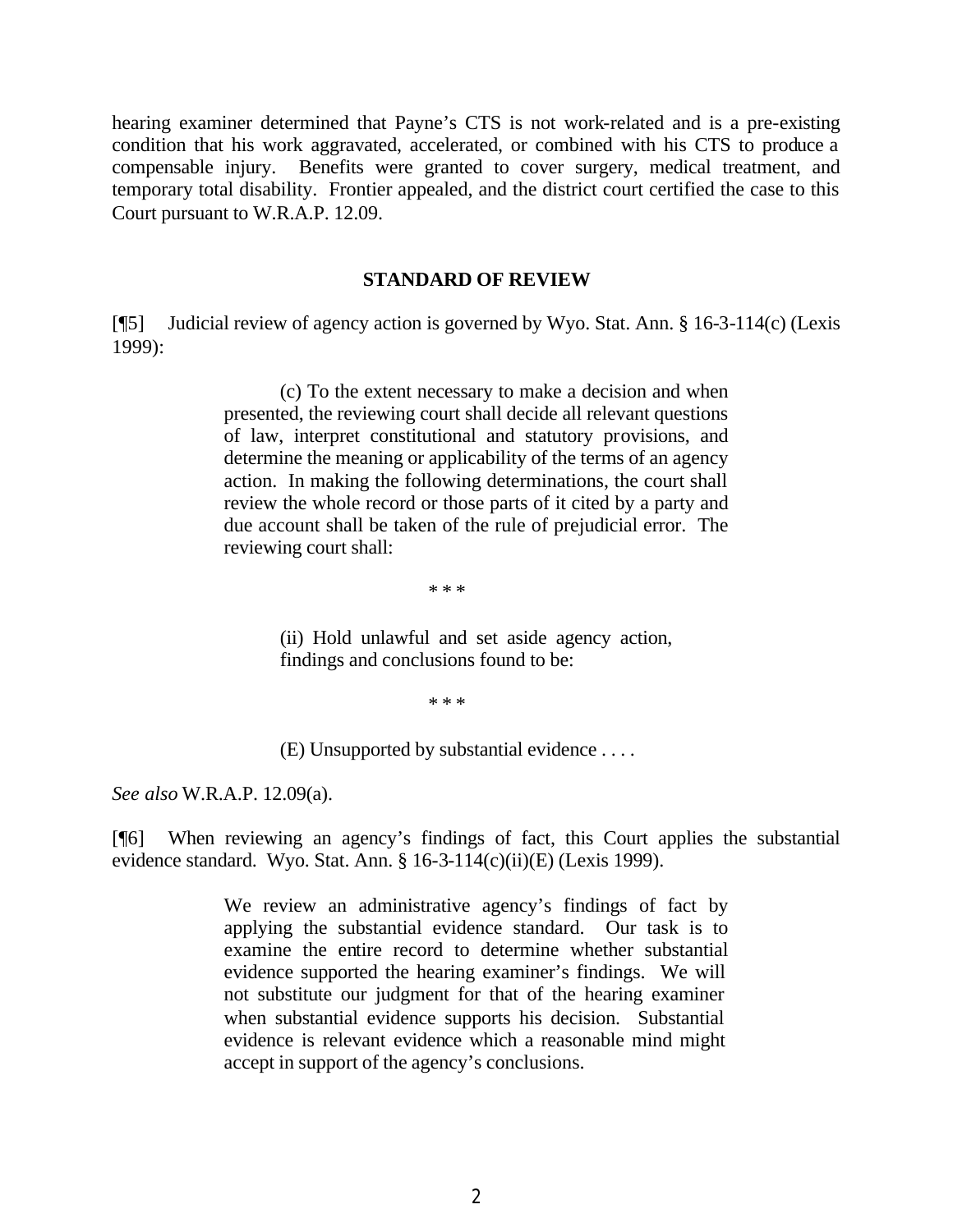*Leavitt v. State ex rel. Wyo. Workers' Safety and Comp. Div*., 980 P.2d 332, 334 (Wyo. 1999) (quoting *DeWall v. Wyo. Workers' Safety and Comp. Div.*, 960 P.2d 502, 503 (Wyo. 1998)). Accordingly, "we examine only the evidence which favors the prevailing party, allowing every favorable inference, while omitting consideration of any conflicting evidence." *Wyoming Steel & Fab, Inc. v. Robles*, 882 P.2d 873, 876 (Wyo. 1994) (citing *Matter of Injury to Carpenter,* 736 P.2d 311, 312 (Wyo. 1987)).

### **DISCUSSION**

[¶7] Frontier challenges the hearing examiner's conclusion that Payne's CTS was a preexisting condition that his work aggravated, accelerated, or combined with his CTS to produce a compensable injury.

> (xi) "Injury" means any harmful change in the human organism other than normal aging and includes damage to or loss of any artificial replacement and death, arising out of and in the course of employment while at work in or about the premises occupied, used or controlled by the employer and incurred while at work in places where the employer's business requires an employee's presence and which subjects the employee to extrahazardous duties incident to the business. "Injury" does not include:

> > \* \* \*

(F) Any injury or condition preexisting at the time of employment with the employer against whom a claim is made[.]

Wyo. Stat. Ann. § 27-14-102(a)(xi)(F) (Lexis 1999).

[¶8] A preexisting condition may present a compensable claim "if the employment aggravated, accelerated, or combined with the disease or infirmity to produce the  $* * *$ disability for which compensation is sought." *Haynes v. State ex rel. Wyo. Workers' Comp. Div.,* 962 P.2d 876, 878 (Wyo. 1998). The claimant seeking damages for aggravation of a preexisting injury must prove that the "work effort contributed to a material degree to the precipitation, aggravation or acceleration of the existing condition of the employee." *Id.; Lindbloom v. Wyo. Workers' Comp. Div.*, 684 P.2d 1388, 1389-90 (Wyo. 1984).

[¶9] Frontier contends that we recently decided that a claimant must prove three additional elements to demonstrate material aggravation and Payne failed to meet this burden. This assertion relies upon *Frazier v. State ex rel. Wyo. Workers' Safety and Comp. Div.,* 997 P.2d 487 (Wyo. 2000). *Frazier* did not establish a three-part material aggravation test. It applied the *Lindbloom* standard and, additionally, examined whether the hearing examiner's decision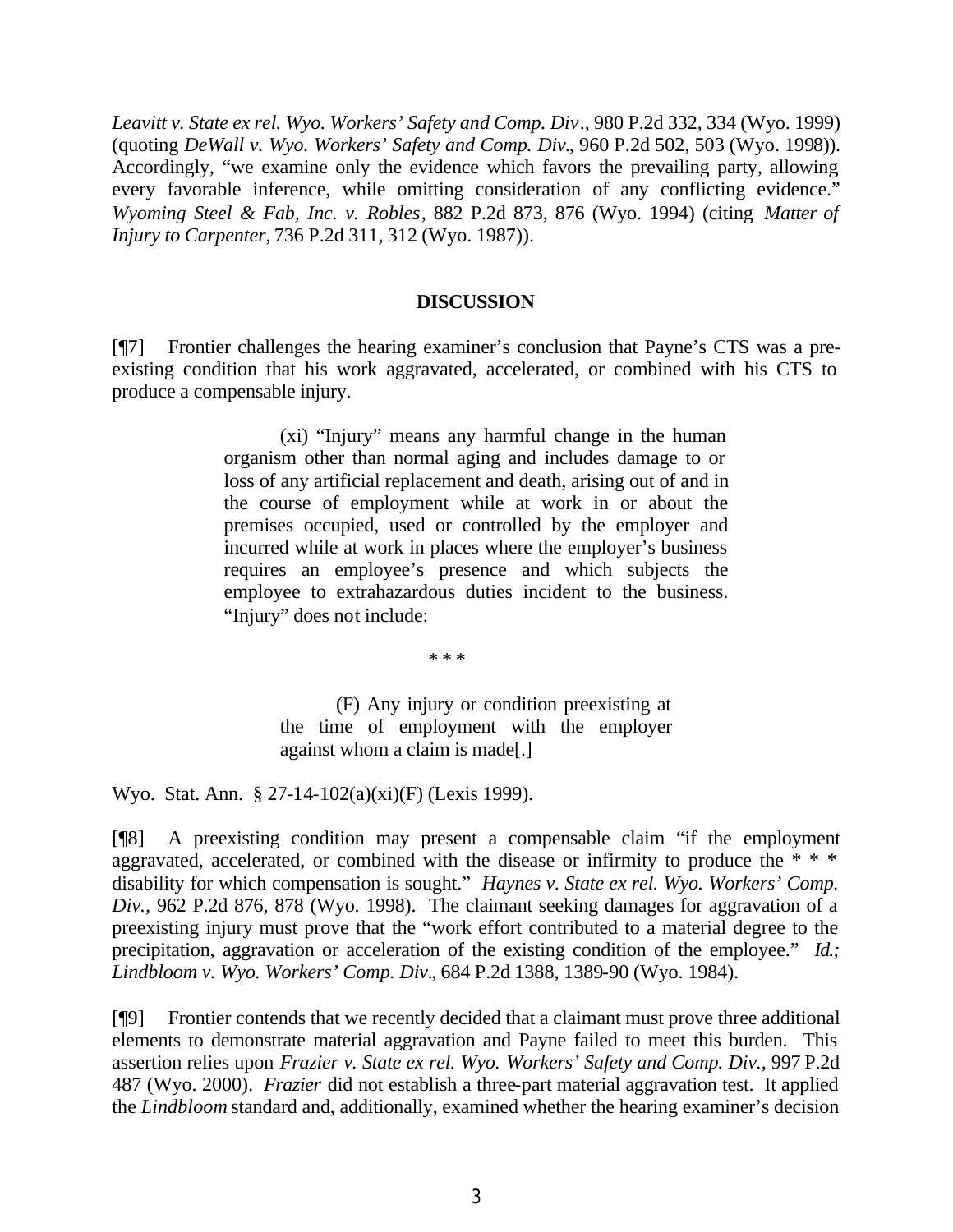that an injury did not occur at work was supported by the record. In doing so, this Court did focus on the particular facts of the case to determine whether a specific injury occurred on a specific date, but that analysis has no application to the facts of this case where no specific incident is alleged to have caused Payne's CTS.

[¶10] Because Payne claimed that his CTS occurred over a substantial period of time, the hearing examiner applied Wyo. Stat. Ann. § 27-14-603(a)(i) through (v) (Lexis 1999):

### **Burden of proof; required proof of circumstances; coronary conditions; hernia.**

(a) The burden of proof in contested cases involving injuries which occur over a substantial period of time is on the employee to prove by competent medical authority that his claim arose out of and in the course of his employment and to prove by a preponderance of evidence that:

> (i) There is a direct causal connection between the condition or circumstances under which the work is performed and the injury;

> (ii) The injury can be seen to have followed as a natural incident of the work as a result of the employment;

> (iii) The injury can fairly be traced to the employment as a proximate cause;

> (iv) The injury does not come from a hazard to which employees would have been equally exposed outside of the employment; and

> (v) The injury is incidental to the character of the business and not independent of the relation of employer and employee.

[¶11] In the findings of fact, the hearing examiner determined that Drs. Hall and Lovejoy agree that Payne's work at the refinery aggravated his pre-existing, non-work related, CTS. Dr. Hall stated:

> And if I might reiterate, what I said was, his work activities either caused his symptoms to occur, given the fact that he has carpal tunnel syndrome, in other words, an increased pressure within the carpal tunnel or increased incidence of symptoms by virtue of the necessity to move the wrist away from this neutral position. So I want to make it clear that his work is not a cause of – as far as I know, it is not a cause of carpal tunnel syndrome. It's just that his symptomatology as a result of that condition was increased as a result of his work activities.